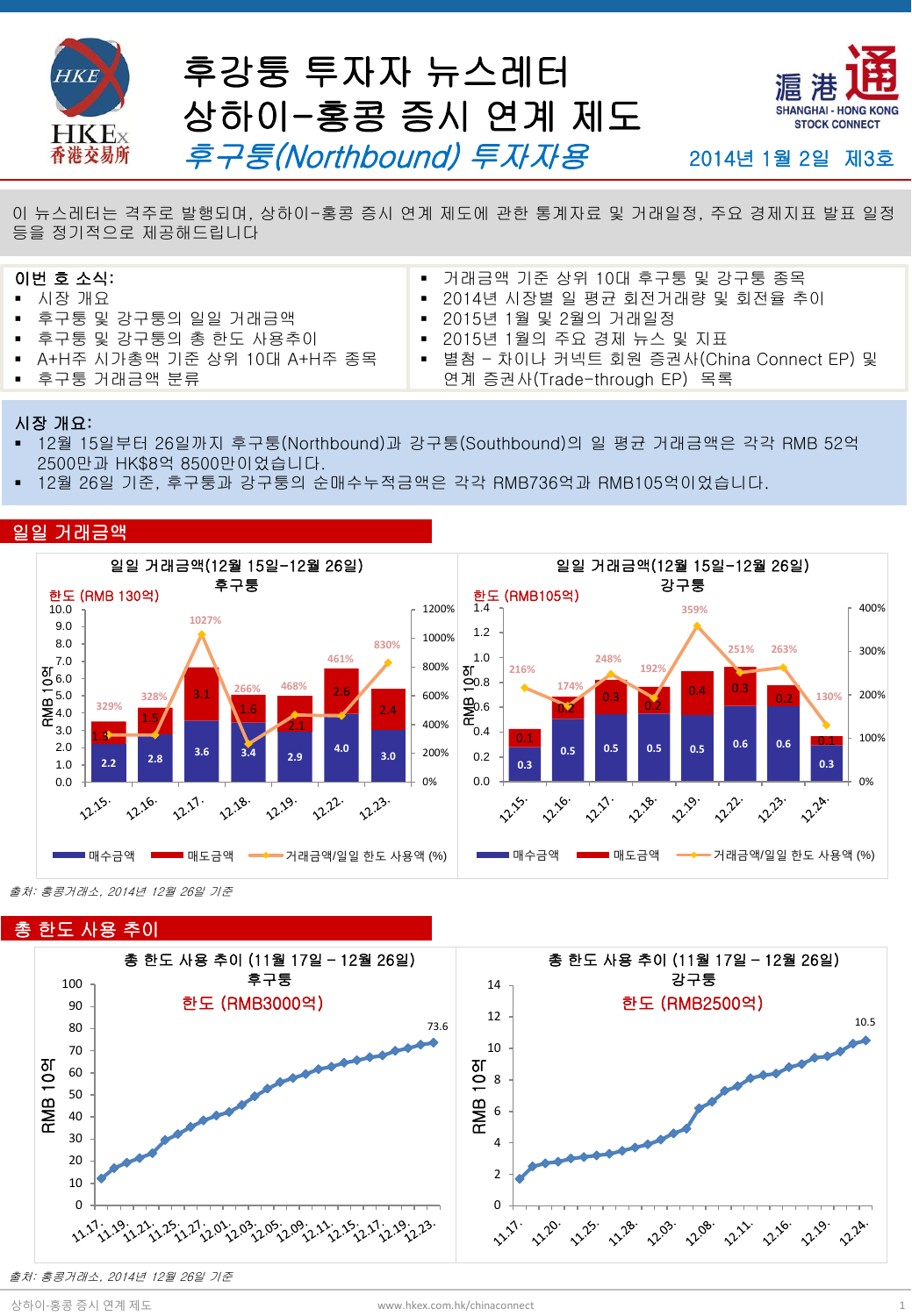# A+H 시가총액 기준 상위 10대 A+H 동시상장 종목

| A+H 시가총액 기준 상위 10대 A+H 동시상장 종목 |           |                                  |                |                |                |                |             |                    |             |
|--------------------------------|-----------|----------------------------------|----------------|----------------|----------------|----------------|-------------|--------------------|-------------|
| 종목명<br>(A+H주)                  |           | $A + H$<br>시가총액<br>(US\$<br>10억) | 후구퉁 거래금액       |                | 강구퉁 거래금액       |                | A 주<br>시가총액 | <b>SSE</b><br>시가총액 | A주 대비       |
|                                |           |                                  | 매수<br>(US\$~m) | 매도<br>(US\$ m) | 매수<br>(US\$ m) | 매도<br>(US\$ m) | (US\$ 10억)  | 순휘                 | 프리미엄/<br>할인 |
|                                | 1. 페트로차이나 | 287                              | 7.23           | 4.43           | 21.39          | 23.22          | 264         | $\mathbf{1}$       | $-31.68%$   |
|                                | 2. 공상은행   | 258                              | 148.46         | 77.23          | 1.60           | 1.67           | 197         | $\overline{2}$     | $-5.32%$    |
|                                | 3. 중국건설은행 | 201                              | 52.57          | 15.70          | 15.81          | 1.28           | 10          | 60                 | $-23.72%$   |
|                                | 4. 농업은행   | 179                              | 37.78          | 112.51         | 6.34           | 2.04           | 164         | 3                  | $-12.01%$   |
|                                | 5. 중국은행   | 166                              | 150.83         | 35.37          | 1.92           | 1.43           | 120         | $\overline{4}$     | $-11.71%$   |
|                                | 6. 중국인수보험 | 130                              | 67.84          | 20.12          | 1.00           | 0.93           | 103         | 5                  | $-26.70%$   |
|                                | 7. 시노펙    | 111                              | 10.72          | 7.92           | 8.46           | 3.88           | 91          | 6                  | $-18.98%$   |
|                                | 8. 중국평안보험 | 88                               | 416.39         | 233.08         | 16.93          | 3.12           | 52          | $\overline{7}$     | $-12.87%$   |
|                                | 9. 교통은행   | 71                               | 13.93          | 25.20          | 1.42           | 0.52           | 40          | 14                 | $-11.77%$   |
|                                | 10. 초상은행  | 62                               | 123.24         | 68.56          | 3.82           | 3.20           | 51          | 9                  | $-3.69%$    |

출처: 상하이 증권거래소 및 홍콩거래소, 2014년 12월 26일 기준, 12월 15일-12월 26일에 해당하는 거래금액

#### 후구퉁 거래금액 분류



참고: CAT A EP (포지션 1 -14), CAT B EP (포지션 15-65) CAT C EP (포지션 >65). 기타 자세한 사항은 [여기](http://www.hkex.com.hk/eng/stat/epstat/exreport.htm)를 클릭하시기 바랍니다 출처: 홍콩거래소, 2014년 12월 26일 기준 , 12월 5일-12월 26일에 해당하는 거래금액

### 거래금액별 상위 10대 종목

|                    |                        |            | 총 거래금액 기준 상위 10대 홍콩주 (강구퉁) |                       |                                                                                                    |                    |            |                |
|--------------------|------------------------|------------|----------------------------|-----------------------|----------------------------------------------------------------------------------------------------|--------------------|------------|----------------|
| 거래금액<br>(US\$ 1백만) | 시가총액<br>(US\$)<br>10억) | *주가<br>수익률 | 배당수익<br>(%)                | 종목명/<br>종목코드          | 거래금액<br>(US\$ 1백만)                                                                                 | 시가총액<br>(US\$ 10억) | *주가<br>수익률 | 배당수익<br>$(\%)$ |
| 649                | 52                     | 15x        | 1.03                       | 1. 해통증권<br>(HK.6837)  | 61                                                                                                 | $\overline{4}$     | 35x        | 0.83           |
| 590                | 51                     | 45x        | 0.47                       | 2.중국민생은행<br>(HK.1988) | 45                                                                                                 | 9                  | 6x         | 2.10           |
| 226                | 197                    | 6x         | 5.66                       | 3. 페트로차이나             | 45                                                                                                 | 23                 | 10x        | 4.74           |
| 214                | 26                     | 11x        | 3.96                       | 4. 중신증권               | 39                                                                                                 | $\overline{4}$     | 47x        | 0.68           |
| 201                | 34                     | 14x        | 2.12                       | 5. 중국철도건설             | 36                                                                                                 | $\overline{2}$     | 9x         | 1.75           |
| 192                | 51                     | 7x         | 4.04                       | 6.중국해양유전서비스           | 34                                                                                                 | 3                  | 7x         | 3.87           |
| 186                | 120                    | 6x         | 5.13                       | 7. 금응상업무역그룹           | 31                                                                                                 | $\overline{2}$     | 11x        | 4.02           |
| 182                | 39                     | 9x         | 5.43                       | 8. 중국신화에너지            | 25                                                                                                 | 10                 | 8x         | 4.97           |
| 160                | 48                     | 8x         | 0.76                       | 9. 중신은행               |                                                                                                    |                    |            | 5.34           |
| 150                | 164                    | 6x         | 5.12                       | 10. 중국평안보험            | 20                                                                                                 | 35                 | 16x        | 1.20           |
|                    |                        |            | 총 거래금액 기준 상위 10대 A주 (후구퉁)  |                       | (HK.857)<br>(HK.6030)<br>(HK.1186)<br>(HK.2883)<br>(HK.3308)<br>(HK.1088)<br>(HK.998)<br>(HK.2318) | 22                 | 11         | 6x             |

출처: 상하이 증권거래소 및 홍콩거래소, 2014년 12월 26일 기준 , 12월 15일-12월 26일에 해당하는 거래금액 \*과거 주가수익률(Historical P/E Ratio)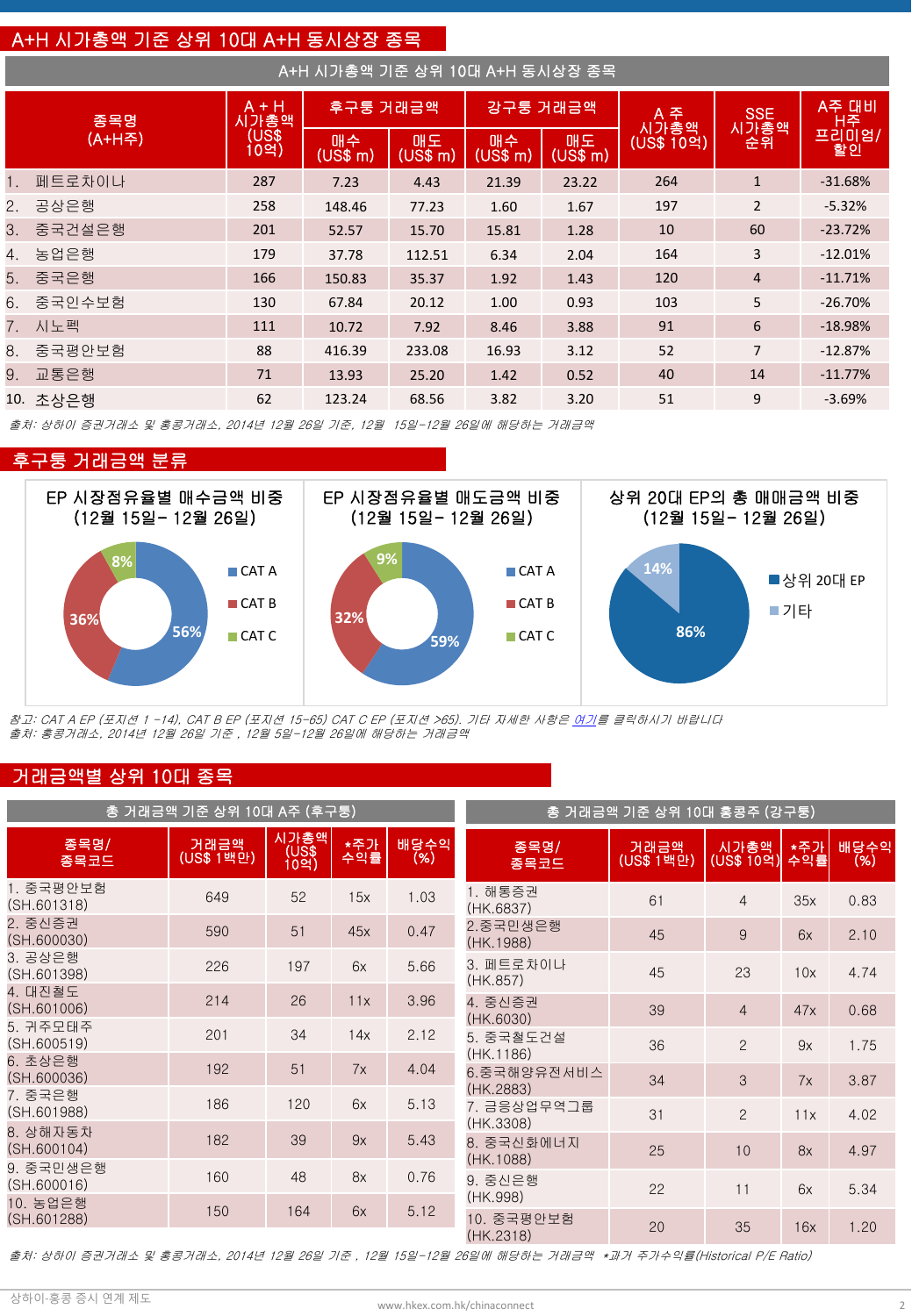## 2014년 일 평균 회전거래량(ADT) 및 회전율 추이



출처: 세계거래소연맹(WFE) 및 홍콩거래소. 2014년 11월 30일 기준. 홍콩거래소의 ADT 및 회전율 수치는 ETF 상품을 포함하나 워런트(warrants)는 제외합니다.

#### 2015년 1월 및 2월 거래일정



출처: 상하이 증권거래소의 관련 페이지는 [여기](http://www.sse.com.cn/marketservices/hkexsc/home/holiday/) 를 클릭하고 (중국어 버전만 제공함), 홍콩거래소는 [여기](http://www.hkex.com.hk/eng/market/sec_tradinfra/chinaconnect/Calendar.htm) 를 참고하시기 바랍니다.

### 2015년 1월 주요 경제 뉴스 및 지표

| 2015년 1월                                              |                                                      |  |  |  |  |  |  |
|-------------------------------------------------------|------------------------------------------------------|--|--|--|--|--|--|
| • 2015.01.06 • 홍콩: HSBC 홍콩 구매관리자지수(PMI) •             | 2015.01.09 ŀ 중국: 위안화 신규 대출<br>• 중국: 통화량 M0/M1/M2 YoY |  |  |  |  |  |  |
| • 2015.01.07 • 홍콩: 외환보유액                              | • 중국: RMB 사회융자총액<br>• 중국: PPI YoY<br>• 중국: CPI YoY   |  |  |  |  |  |  |
| • 2015.01.08 • 중국: 무역수지<br>중국: 수출 YoY<br>• 중국: 수입 YoY | 2015.01.10 • 중국: 외환보유액                               |  |  |  |  |  |  |

상하이-홍콩 증시 연계 제도에 대한 기타 자세한 정보는 이 곳을 통해 확인하실 수 있습니다.

웹사이트: [www.hkex.com.hk/chinaconnect](http://www.hkex.com.hk/chinaconnect) 이메일 : [info@hkex.com.hk](mailto:info@hkex.com.hk) 뉴스레터: [이전](http://www.hkex.com.hk/eng/market/sec_tradinfra/chinaconnect/Newsletter.htm) [호](http://www.hkex.com.hk/eng/market/sec_tradinfra/chinaconnect/Newsletter.htm) 보도자료: [2014](http://www.hkex.com.hk/eng/newsconsul/hkexnews/2014/141214news.htm)[년](http://www.hkex.com.hk/eng/newsconsul/hkexnews/2014/141214news.htm) [12](http://www.hkex.com.hk/eng/newsconsul/hkexnews/2014/141214news.htm)[월](http://www.hkex.com.hk/eng/newsconsul/hkexnews/2014/141214news.htm) [14](http://www.hkex.com.hk/eng/newsconsul/hkexnews/2014/141214news.htm)[일](http://www.hkex.com.hk/eng/newsconsul/hkexnews/2014/141214news.htm)

#### 법적고지

본 뉴스레터는 정보제공만을 위한 것이며 법률적인 자문이나 세금과 관련한 자문에 해당하지 않습니다. 투자자들은 상하이-홍콩 증시 연계 제도의 거래 대상 주식을 거래함에 있어서 주의를 기울여야 합니다. 홍콩거래소(Hong Kong Exchanges and Clearing Limited)와 홍콩거래소의 자회사는 본 뉴스레터의 사용 또는 의존에 기인해 발생되는 그 어떠한 손실이나 피해에도 책임을 지지 않습니다.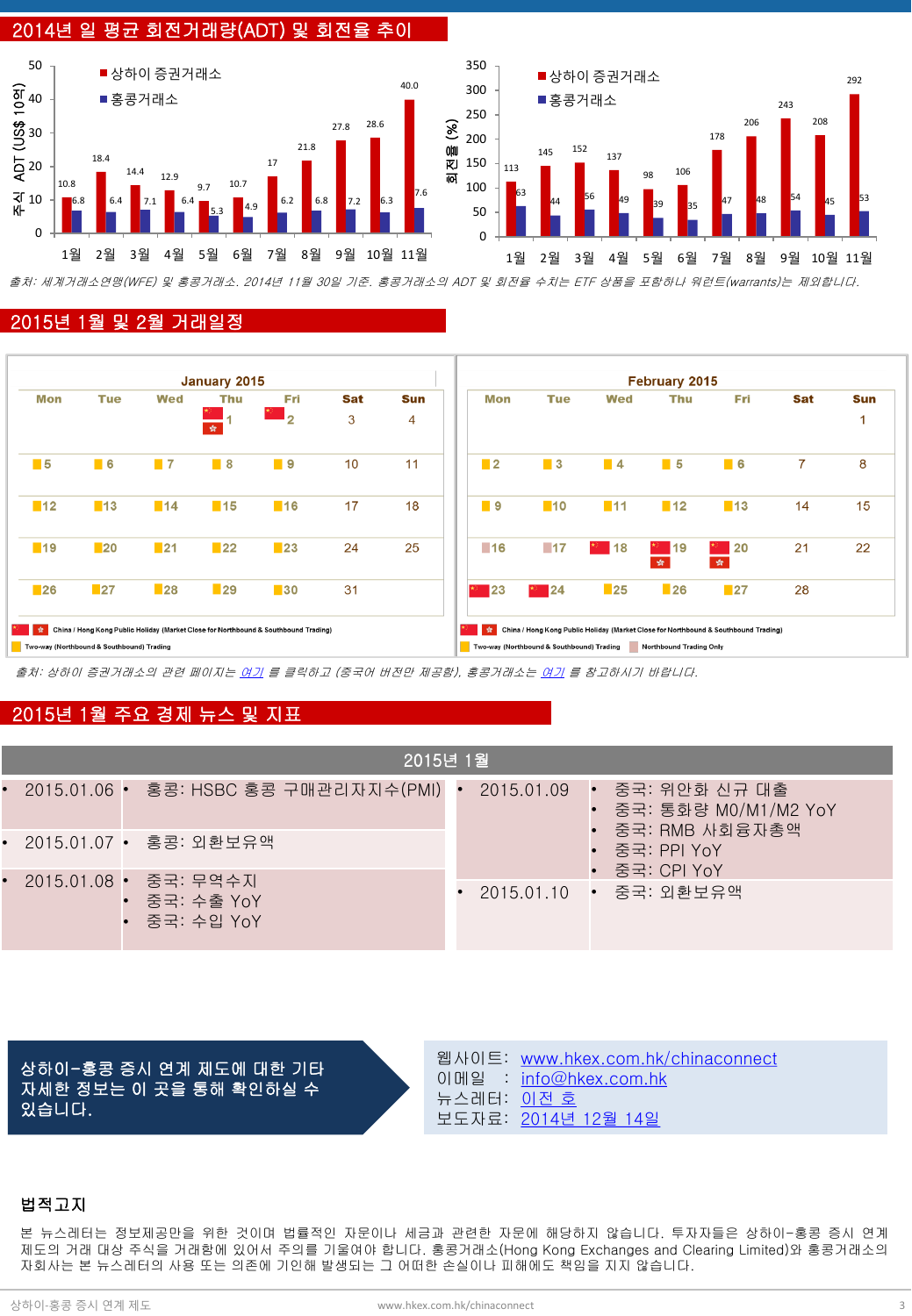# 차이나 커넥트 회원 증권사(China Connect Exchange Participants)목록

| 농은국제증권                                                                                           | 광발증권(홍콩)                                                                                       | 군영증권                                                     |
|--------------------------------------------------------------------------------------------------|------------------------------------------------------------------------------------------------|----------------------------------------------------------|
| <b>ABCI Securities Company Limited</b>                                                           | GF Securities (Hong Kong) Brokerage Limited                                                    | Noble Securities Company Limited                         |
|                                                                                                  |                                                                                                |                                                          |
| 발리(Bali)증권                                                                                       | 골드만삭스증권(아시아)                                                                                   | OCBC윙항증권                                                 |
| Bali Securities Co. Limited                                                                      | Goldman Sachs (Asia) Securities Limited                                                        | OCBC Wing Hang Shares Brokerage Co. Limited              |
| 바클레이즈 캐피탈 아시아                                                                                    | 월해증권                                                                                           | 옵티버 트레이딩 홍콩                                              |
| Barclays Capital Asia Limited                                                                    | Guangdong Securities Limited                                                                   | Optiver Trading Hong Kong Limited                        |
| BNP 파리바 증권(아시아)                                                                                  | 국도증권(홍콩)                                                                                       | 동방증권(홍콩)                                                 |
| BNP Paribas Securities (Asia) Limited                                                            | Guodu Securities (Hong Kong) Limited                                                           | Orient Securities (Hong Kong) Limited                    |
| 중은국제증권<br><b>BOCI Securities Limited</b>                                                         | 국신증권(HK)<br>Guosen Securities (HK) Brokerage Company<br>Limited                                | 필립증권(홍콩)<br>Phillip Securities (Hong Kong) Limited       |
| 교은국제증권                                                                                           | 국태군안증권(홍콩)                                                                                     | 보생기화                                                     |
| <b>BOCOM International Securities Limited</b>                                                    | Guotai Junan Securities (Hong Kong) Limited                                                    | Po Sang Futures Limited                                  |
| 요재증권(H.K.)<br>Bright Smart Securities International(H.K.) Limited                                | 국원증권(홍콩)<br>Guoyuan Securities Brokerage (Hong Kong)<br>Limited                                | 통일증권(홍콩)<br>President Securities (Hong Kong) Limited     |
| 건은(CCB)국제증권                                                                                      | 해통국제증권                                                                                         | 푸르덴셜증권                                                   |
| <b>CCB</b> International Securities Limited                                                      | Haitong International Securities Company Limited                                               | Prudential Brokerage Limited                             |
| 장강증권(HK)                                                                                         | 항생증권                                                                                           | 제로국제증권                                                   |
| Changjiang Securities Brokerage (HK) Limited                                                     | Hang Seng Securities Limited                                                                   | Qilu International Securities Limited                    |
| 치부증권                                                                                             | 항리증권(HK)                                                                                       | 화부가락증권                                                   |
| <b>Chief Securities Limited</b>                                                                  | Hani Securities (HK) Limited                                                                   | Quam Securities Company Limited                          |
| 중국광대증권(HK)                                                                                       | 홍콩국제증권                                                                                         | 회신리재                                                     |
| China Everbright Securities (HK) Limited                                                         | Hong Kong International Securities Limited                                                     | <b>Realink Financial Trade Limited</b>                   |
| 중국은하국제증권(홍콩)<br>China Galaxy International Securities (Hong Kong) Co.<br>Limited                 | HSBC 증권(홍콩)<br>HSBC Broking Securities (Hong Kong) Limited                                     | RHB OSK증권 홍콩<br>RHB OSK Securities Hong Kong Limited     |
| 중금공사(CICC)홍콩증권<br>China International Capital Corporation Hong Kong<br><b>Securities Limited</b> | HSBC 증권(아시아)<br>HSBC Securities Brokers (Asia) Limited                                         | 법국흥업증권(HK)<br>SG Securities (HK) Limited                 |
| 초상증권(HK)                                                                                         | 화태금융지주(홍콩)                                                                                     | 상은증권                                                     |
| China Merchants Securities (HK) Co., Limited                                                     | Huatai Financial Holdings (Hong Kong) Limited                                                  | Shacom Securities Limited                                |
| 중신건투증권<br>China Securities (International) Brokerage Company<br>Limited                          | 일통증권<br>I-Access Investors Limited                                                             | 신은만국증권(H.K.)<br>Shenyin Wanguo Securities (H.K.) Limited |
| 창흥증권                                                                                             | 공은국제증권                                                                                         | 화성증권                                                     |
| Chong Hing Securities Limited                                                                    | <b>ICBC</b> International Securities Limited                                                   | Sino Grade Securities Limited                            |
| 항풍증권                                                                                             | 흥증증권(홍콩)                                                                                       | 시노팩증권(아시아)                                               |
| <b>Christfund Securities Limited</b>                                                             | Industrial Securities (HK) Brokerage Limited                                                   | SinoPac Securities (Asia) Limited                        |
| CIMB증권                                                                                           | 인스티넷 퍼시픽                                                                                       | 남화증권                                                     |
| <b>CIMB Securities Limited</b>                                                                   | Instinet Pacific Limited                                                                       | South China Securities Limited                           |
| 중신증권(HK)                                                                                         | J.P. 모건증권(홍콩)                                                                                  | 스탠다드차타드증권(홍콩)                                            |
| CITIC Securities Brokerage (HK) Limited                                                          | J.P. Morgan Broking (Hong Kong) Limited                                                        | Standard Chartered Securities (Hong Kong) Limited        |
| 씨티그룹 글로벌 마켓 아시아                                                                                  | JTI증권                                                                                          | 신홍기투자                                                    |
| Citigroup Global Markets Asia Limited                                                            | JTI Securities Limited                                                                         | Sun Hung Kai Investment Services Limited                 |
| CLSA 유한공사                                                                                        | KGI증권(홍콩)                                                                                      | 서스키하나 홍콩                                                 |
| <b>CLSA Limited</b>                                                                              | KGI Securities (Hong Kong) Limited                                                             | Susquehanna Hong Kong Limited                            |
| 초은국제증권                                                                                           | 김영증권(홍콩)                                                                                       | 대휘증권                                                     |
| <b>CMB</b> International Securities Limited                                                      | Kim Eng Securities (Hong Kong) Limited                                                         | <b>Taifair Securities Limited</b>                        |
| 중국북방증권                                                                                           | 킹스턴증권                                                                                          | 팀버힐증권 홍콩                                                 |
| <b>CNI Securities Group Limited</b>                                                              | Kingston Securities Limited                                                                    | Timber Hill Securities Hong Kong Limited                 |
| 크레디트스위스증권(홍콩)                                                                                    | 곤태증권(금은)                                                                                       | 도요증권 아시아                                                 |
| Credit Suisse Securities (Hong Kong) Limited                                                     | Kuentai Securities (Kam Ngan) Company Limited                                                  | Toyo Securities Asia Limited                             |
| 군익증권(HK)                                                                                         | 육복증권(홍콩)                                                                                       | 동성증권(중개)                                                 |
| CSC Securities (HK) Limited                                                                      | Luk Fook Securities (HK) Limited                                                               | Tung Shing Securities (Brokers) Limited                  |
| 대신증권                                                                                             | 맥쿼리 캐피탈 증권                                                                                     | 동태증권                                                     |
| Dah Sing Securities Limited                                                                      | Macquarie Capital Securities Limited                                                           | Tung Tai Securities Company Limited                      |
| DBS 비커스증권(HK)                                                                                    | 만리풍증권                                                                                          | UBS 증권 홍콩                                                |
| DBS Vickers (Hong Kong) Limited                                                                  | Malahon Securities Limited                                                                     | UBS Securities Hong Kong Limited                         |
| 도이치증권 아시아                                                                                        | 원부증권(홍콩)                                                                                       | UOB 카이히언(홍콩)                                             |
| Deutsche Securities Asia Limited                                                                 | Masterlink Securities (HK) Corporation Limited                                                 | UOB Kay Hian (Hong Kong) Limited                         |
| 영황증권                                                                                             | 조풍증권(홍콩)                                                                                       | 승리증권                                                     |
| <b>Emperor Securities Limited</b>                                                                | Mega Securities (Hong Kong) Company Limited                                                    | Victory Securities Company Limited                       |
| 안신국제증권(홍콩)                                                                                       | 메릴린치 극동                                                                                        | 유안타증권(홍콩)                                                |
| Essence International Securities (Hong Kong) Limited                                             | Merrill Lynch Far East Limited                                                                 | Yuanta Securities (Hong Kong) Company Limited            |
| 장웅증권                                                                                             | 모건스탠리 홍콩                                                                                       | 월수증권                                                     |
| Ever-Long Securities Company Limited                                                             | Morgan Stanley Hong Kong Securities Limited                                                    | Yue Xiu Securities Company Limite                        |
| 제일상해증권                                                                                           | 남화증권(홍콩)                                                                                       |                                                          |
| First Shanghai Securities Limited<br>풀브라이트증권<br><b>Fulbright Securities Limited</b>              | Nanhua Securities (Hong Kong) Company Limited<br>중윤증권<br>National Resources Securities Limited | 합계: 97개 회원 증권사 (2014년 11월 14일<br>기준)                     |

#### **본 명단은 웹사이트에 게재되어 있습니다: [여기](http://www.hkex.com.hk/eng/market/sec_tradinfra/chinaconnect/Documents/TTEP_List.xlsx) [를](http://www.hkex.com.hk/eng/market/sec_tradinfra/chinaconnect/EligiblePart.htm) 클릭하시기 바랍니다**